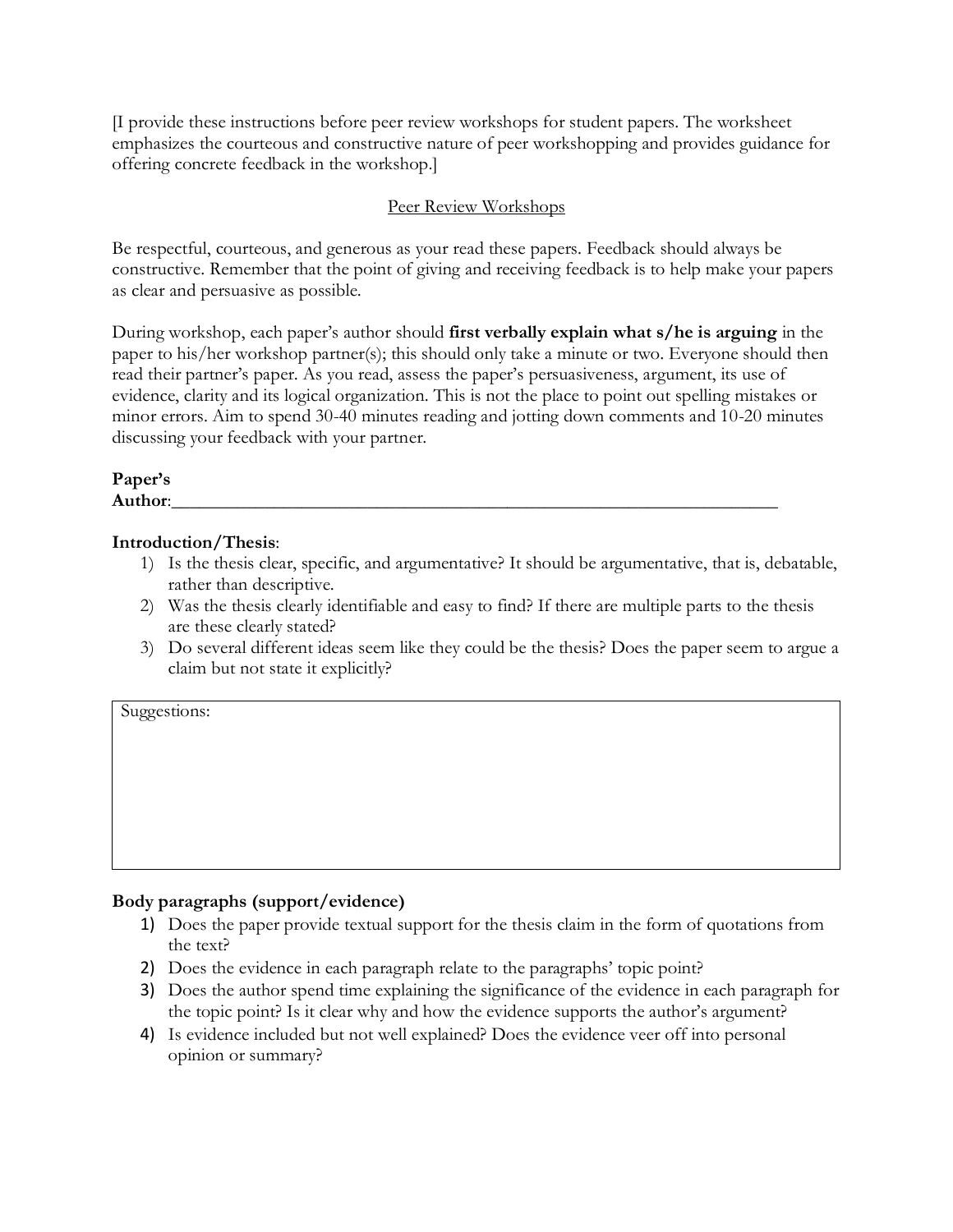Suggestions**:**

### **Body paragraphs (organization/topic sentences):**

- 1) Can you identify a topic sentence or argumentative point in each paragraph?
- 2) Does each paragraph serve a clear purpose in advancing the overall argument?
- 3) Do the paragraphs have a logical sequence/flow or are they disjoined? Are tangential points introduced?
- 4) Do transitions between paragraphs enable to reader to easily follow the development of argumentative points?
- 5) Do logical gaps or jumps make it difficult to follow the paper's argument? Are there too many points in one paragraph?

Suggestions:

### **Conclusion**:

- 1) Does the author reiterate the original thesis statement, and do you feel the author proved the thesis claim by this point?
- 2) Has the thesis statement changed over the course of the paper so that it no longer matches the one in the introduction? Does the introduction's thesis statement need to be modified to match the argument the paper has actually developed?
- 3) Consider swapping the thesis in the conclusion for the one in the intro?

Suggestions:

Peer reviewer's initials

After reading the paper, give the author a quick synopsis of your comments. What was done particularly well and what 1-2 things most needed improvement? You don't need to discuss every